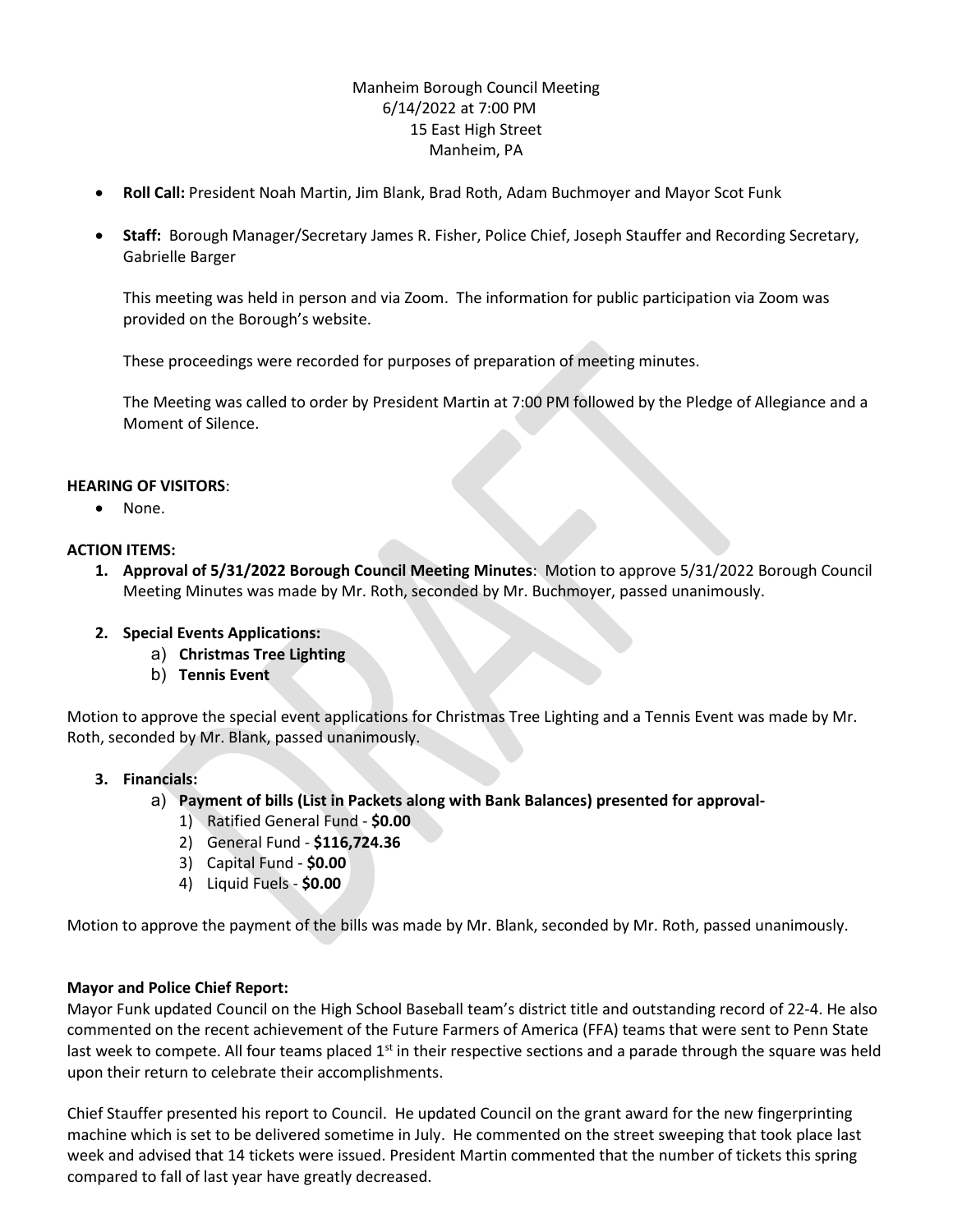**Borough Codes Officer:** Donna Czeiner, the codes officer for the Borough, presented her report to Council. She commented on her schedule with completing 3-year inspections for rental properties. She also added that there is a new District Justice in place of Justice Albert and court proceedings have as of late been in the Borough's favor. She commented on the current civil action suits that are active and compliance and resolve is in the works for those cases.

The Stiegel Elementary School project was approved by the zoning hearing board with work to begin in the fall. President Martin asked about the longevity of the approval. Ms. Czeiner responded that if the work begins within the allotted timeframe, the project remains approved.

Mayor Funk commented on the number of rental inspections listed in the report and if pass or fail information was available and if it could be provided on reports moving forward. Conversation was had about the process of a failed inspection, concluding that there is no penalty for a failed inspection, but the opportunity for reinspection once outstanding items have been resolved.

Mr. Roth inquired about the Lead Based Paint issue brought forth to Council in the last meeting. Mr. Fisher commented that they are working with the consultant to coordinate schedule for further information and education on the matter.

**Borough Engineer:** The monthly report by Ben Craddock, PE is to be presented at the next meeting.

### **Borough Manager Report:**

a) Mr. Fisher presented his Summary Manager Report to Council. He advised Council that the Pre-Bid Request for Proposals meeting was held and there will be three bids for the Market Square project. He commented that all three firms are very well qualified and that interviews for all three firms will be held at the next Public Works Committee meeting at 5:30pm on June 28<sup>th</sup>. He added that he will be applying for the County MPO Grant which will assist with costs for this project.

### **Committee Reports:**

- a) Parks/Pool Committee:
	- i. Pool Feasibility Study. **Possible meeting date of July 12, again at Train Station, at 5:30 PM and also hold regular council meeting there at 7:00 PM.**

Mr. Fisher discussed the next meeting for the Pool Feasibility Study is to be held at the Train Station at 5:30pm on July 12<sup>th</sup>. He proposed that Council hold its regular council meeting there at 7:00pm. Motion by Mr. Blanck, second by Mr. Roth, to hold the meetings at the Train Station as proposed, passed unanimously. Discussion was had with regards to the survey that will be sent to residents and the importance of all who participate to identify what Township or Borough they reside in to provide the best results. Mr. Fisher commented that hard copies of the pool survey will be provided in the next trash billing cycle for residents.

Mayor Funk asked Mr. Fisher if charging stations were part of the Square project and Mr. Fisher replied that it is in the works to be included with upcoming bids.

**Old Business:** There were no old business items addressed by Council.

### **New Business:**

- a) **Resolution 43-2022- Appointment of Assistant Secretary.** A Motion to approve Gabrielle Barger as Assistant secretary was made by Mr. Roth, seconded by Mr. Buchmoyer, passed unanimously.
- **b) Authorize advertising amendment to Traffic Ordinance (no parking on south side of E. Gramby Street, 75' from intersection with N. Main St.).** Motion by Mr. Buchmoyer, second by Mr. Roth, to authorize advertising amendment as proposed, passed unanimously.

#### **Correspondence In Packets:** NWEMS Report.